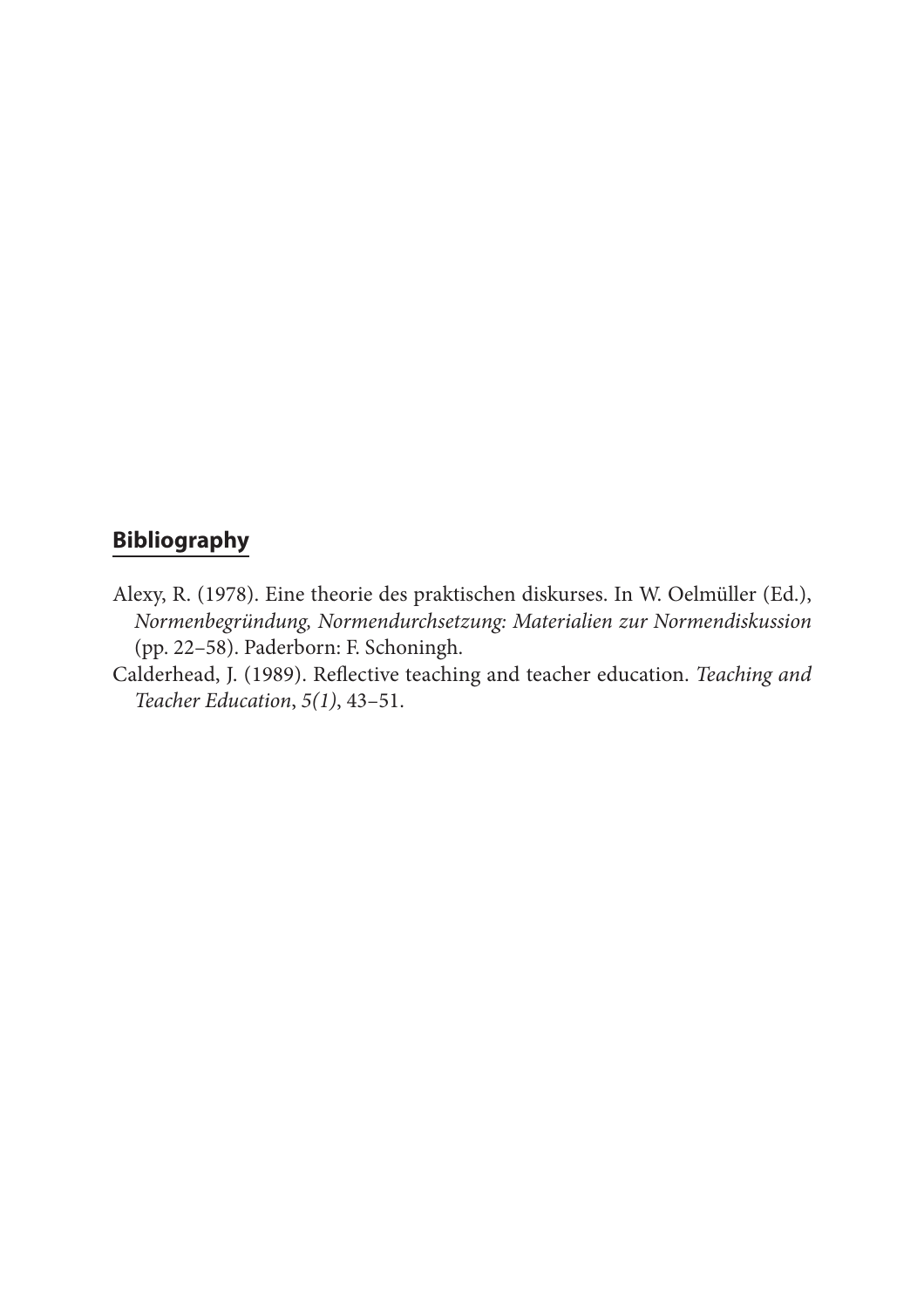- Deng, Z.Y. (2005). Teacher education. In J. Tan, & P.T. Ng (Eds.), *Shaping Singapore's future: thinking schools, learning nation* (pp. 123–136). Singapore: Prentice Hall.
- Dunne, J. (1993). *Back to the Rough Ground: 'Pronesis' and 'Techne' in Modern Philosophy and in Aristotle*. Nortre Dame, I.N.: University of Notre Dame Press.
- Elliot, J. (2002). *Action Research as the Basis of a New Professionalism for Teachers in an Age of Globalisation.* Paper presented at a conference to celebrate the centenary year of Beijing Normal University, August in Beijing, China.
- Habermas, J. (1973). *Legitimation Crisis*. Boston: Beacon Press.
- Habermas, J. (1987). *The Theory of Communicative Action.* Vol. 2: *Lifeworld and System: A Critique of Functionalist Reason*. Translated by T. McCarthy. Boston: Beacon Press. (Originally published 1981 in German.)
- Habermas, J. (1990). *Moral Consciousness and Communicative Action*. Translated by C. Lenhardt & S. W. Nicholsen. Cambridge: Polity Press.
- Habermas, J. (1995). *Moral Consciousness and Communicative Action*. Cambridge: Polity Press.
- Hairon, S. (2006). Action research in Singapore education: Constraints and sustainability. *Educational Action Research*, *14(4)*, 513–523.
- Johnston, S. (1994). Is action research a 'natural' process for teachers? *Educational Action Research*, *2(1)*, 39–48.
- Kemmis, S., & McTaggart, R. (1998). *The action research planner*. Geelong: Deakin University Press.
- Lasley, T.J. (1992). Promoting teacher reflection. *Journal of Staff Development*, *13(1)*, 24–29.
- Liston, D.P. & Zeichner, K.M. (1991). Teacher Education and the Social Conditions of Schooling. New York: Basic Books.
- Louden, W. (1991). *Understanding Teaching: Continuity and Change in Teachers' Knowledge*. London: Cassell.
- McLaughlin, T.H. (1999). Beyond the reflective teacher. *Educational Philosophy and Theory*, *31(1)*, 9–25.
- Outhwaite, W. (1994). *Habermas: A Critical Introduction*. Cambridge: Polity Press.
- Schon, D. (1987). *Educating the reflective practitioner*. San Francisco, C.A.: Jossey
- Tan, C. (Ed.). (2008). *Philosophical reflections for educators*. Singapore: Cengage Learning Asia.
- van Manen, M. (2002). The pathic principle of pedagogical language. *Teaching and Teacher Education*, *18*, 215–224.
- van Manen, M. (1977). Linking ways of knowing with ways of being practical. *Curriculum Inquiry*, 6(3), 205–228.